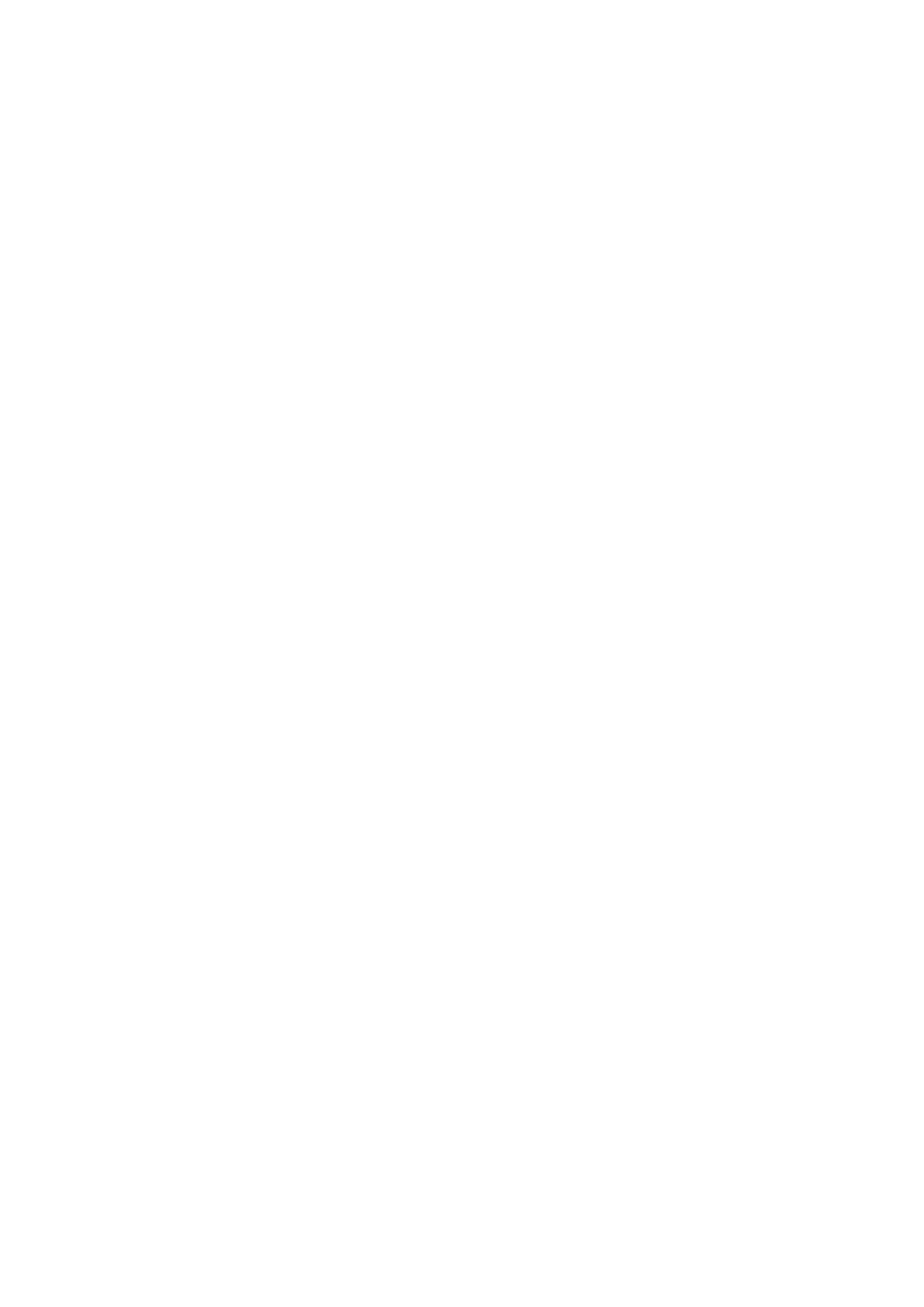*I certify that this public bill, which originated in the Legislative Assembly, has finally passed the Legislative Council and the Legislative Assembly of New South Wales.*

> *Clerk of the Legislative Assembly. Legislative Assembly, Sydney, , 2013*



New South Wales

# **Crimes (Domestic and Personal Violence) Amendment (Information Sharing) Bill 2013**

Act No , 2013

An Act to amend the *Crimes (Domestic and Personal Violence) Act 2007* to facilitate the sharing of personal information and health information about victims and perpetrators of domestic violence for the purposes of providing domestic violence support services to those victims; and for other purposes.

*I have examined this bill and find it to correspond in all respects with the bill as finally passed by both Houses.*

*Assistant Speaker of the Legislative Assembly.*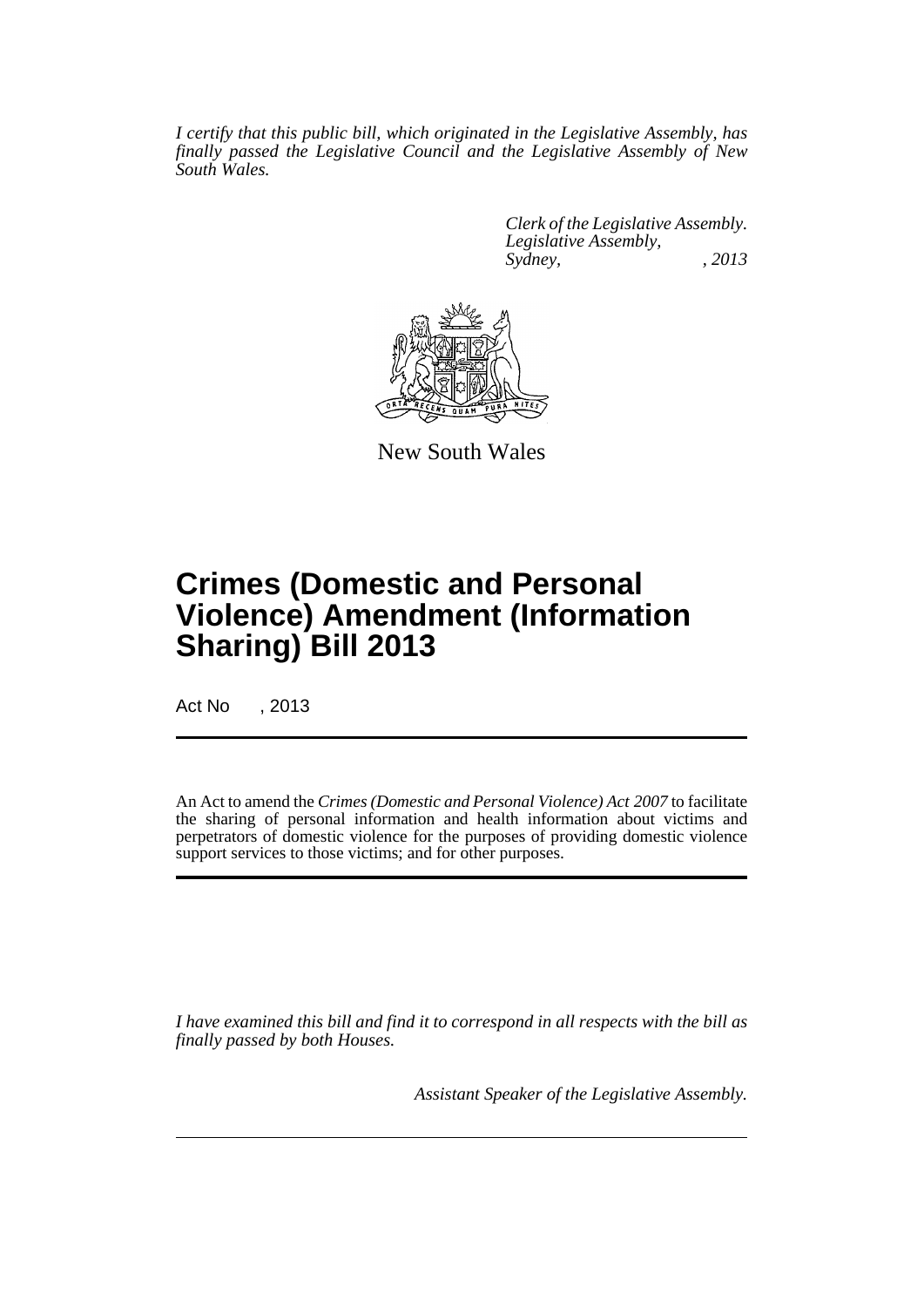#### <span id="page-3-0"></span>**The Legislature of New South Wales enacts:**

#### **1 Name of Act**

This Act is the *Crimes (Domestic and Personal Violence) Amendment (Information Sharing) Act 2013*.

### <span id="page-3-1"></span>**2 Commencement**

This Act commences on a day or days to be appointed by proclamation.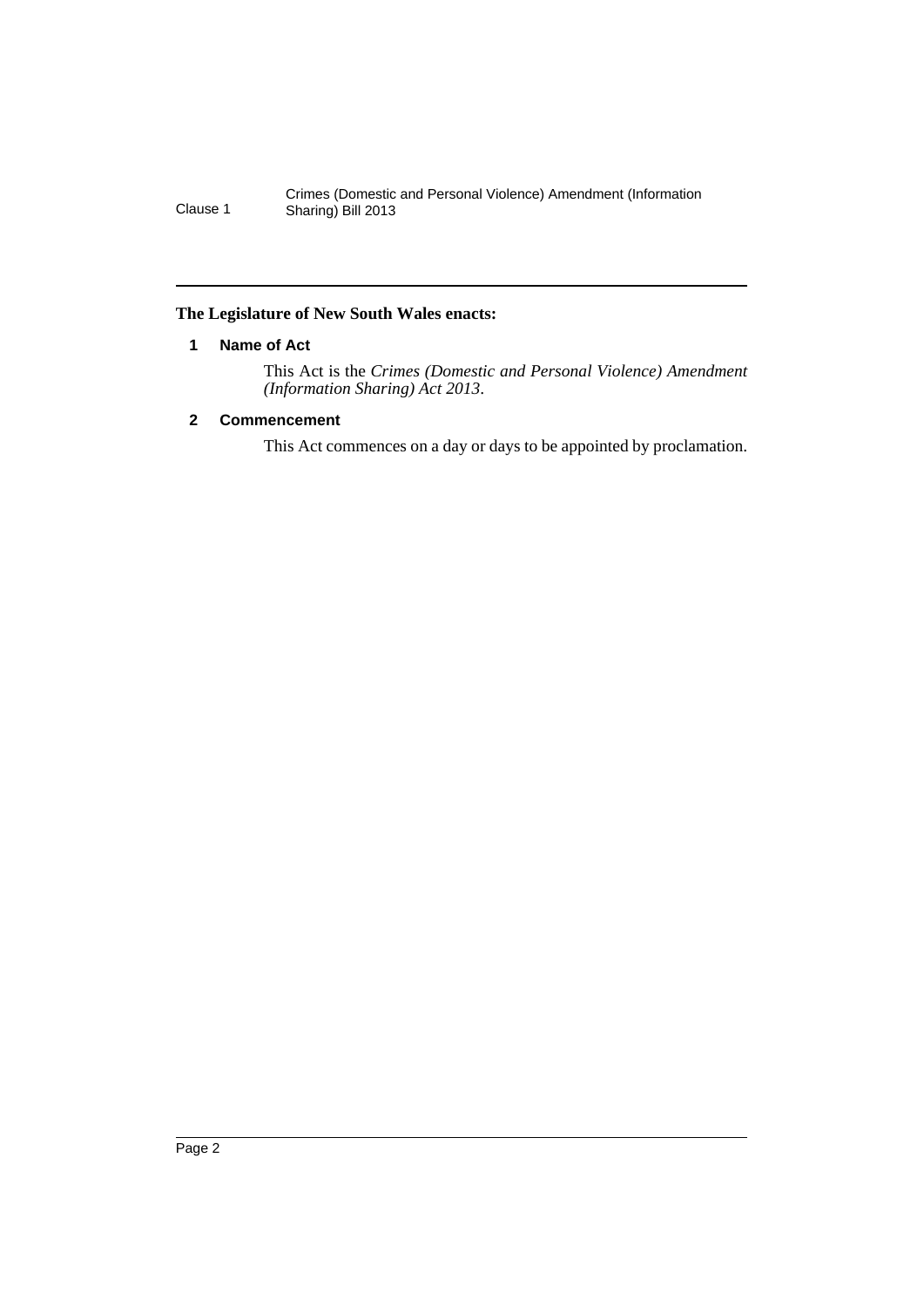Amendment of Crimes (Domestic and Personal Violence) Act 2007 No 80 Schedule 1

### <span id="page-4-0"></span>**Schedule 1 Amendment of Crimes (Domestic and Personal Violence) Act 2007 No 80**

#### **[1] Part 13A**

Insert after Part 13:

## **Part 13A Information sharing**

#### **98A Definitions**

In this Part:

*agency* means:

- (a) a public sector agency within the meaning of the *Privacy and Personal Information Protection Act 1998*, or
- (b) an organisation within the meaning of the *Health Records and Information Privacy Act 2002* to which that Act applies.

*associated respondent*—see section 98B.

*domestic violence support services* means services (including welfare, health, counselling, housing and accommodation and legal assistance services) provided to persons in relation to the commission or possible commission of domestic violence offences against those persons.

*health information* has the same meaning that it has in the *Health Records and Information Privacy Act 2002*.

*non-government support service* means a person or body (other than an agency) that provides domestic violence support services but does not include an individual.

**Note.** The *Interpretation Act 1987* defines person to include an individual, a corporation and a body corporate or politic.

*personal information* has the same meaning that it has in the *Privacy and Personal Information Protection Act 1998*.

*primary person*—see section 98B.

*support agency* means an agency that provides domestic violence support services.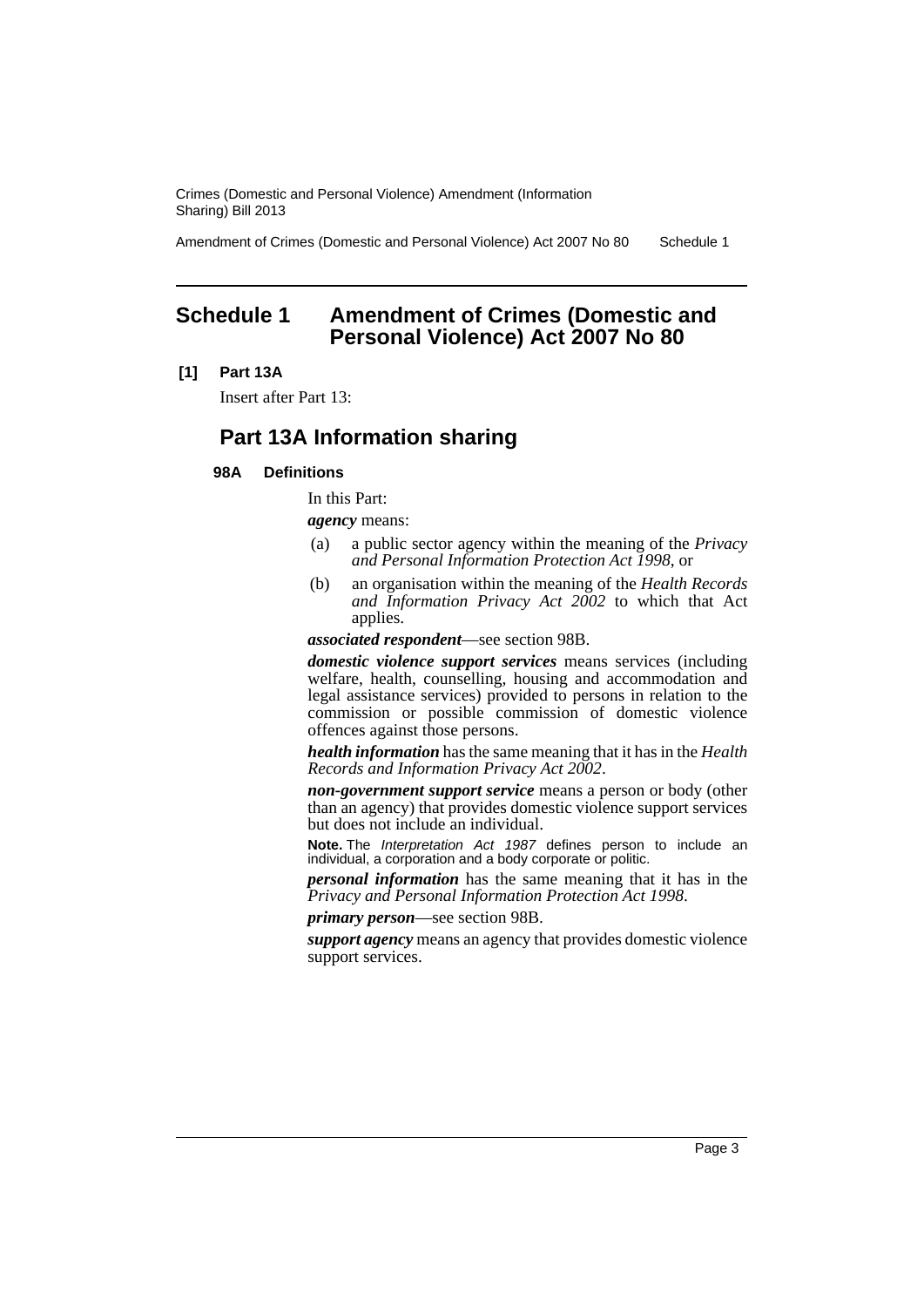Schedule 1 Amendment of Crimes (Domestic and Personal Violence) Act 2007 No 80

#### **98B Meaning of "primary person" and "associated respondent"**

#### In this Part:

- (a) the *primary person* is:
	- (i) in relation to an apprehended domestic violence order, the person for whose protection the order is sought or made, or
	- (ii) in relation to a charge for a domestic violence offence, the person who is alleged to be the victim of the offence, and
- (b) the *associated respondent* is:
	- (i) in relation to a primary person protected or sought to be protected by an apprehended domestic violence order—the person against whom the order is sought or made, or
	- (ii) in relation to a primary person who is a victim, or an alleged victim, of a domestic violence offence for which a person has been charged—the person so charged.

#### **98C Permitted dealings with personal and health information**

(1) This section applies in each of the following circumstances:

- (a) an interim apprehended domestic violence order has been made,
- (b) an apprehended domestic violence order has been sought (by the making of an application) or made,
- (c) a person has been charged (within the meaning of the *Law Enforcement (Powers and Responsibilities) Act 2002*) with a domestic violence offence,

and in those circumstances it applies to the personal information and health information of each primary person and associated respondent in relation to the relevant order or charge.

#### (2) **Collection by support agencies**

A support agency may collect personal information or health information about a primary person and any associated respondent without the consent of the person or respondent if the information is lawfully disclosed to the agency by the NSW Police Force for the purpose of the agency providing domestic violence support services to the primary person.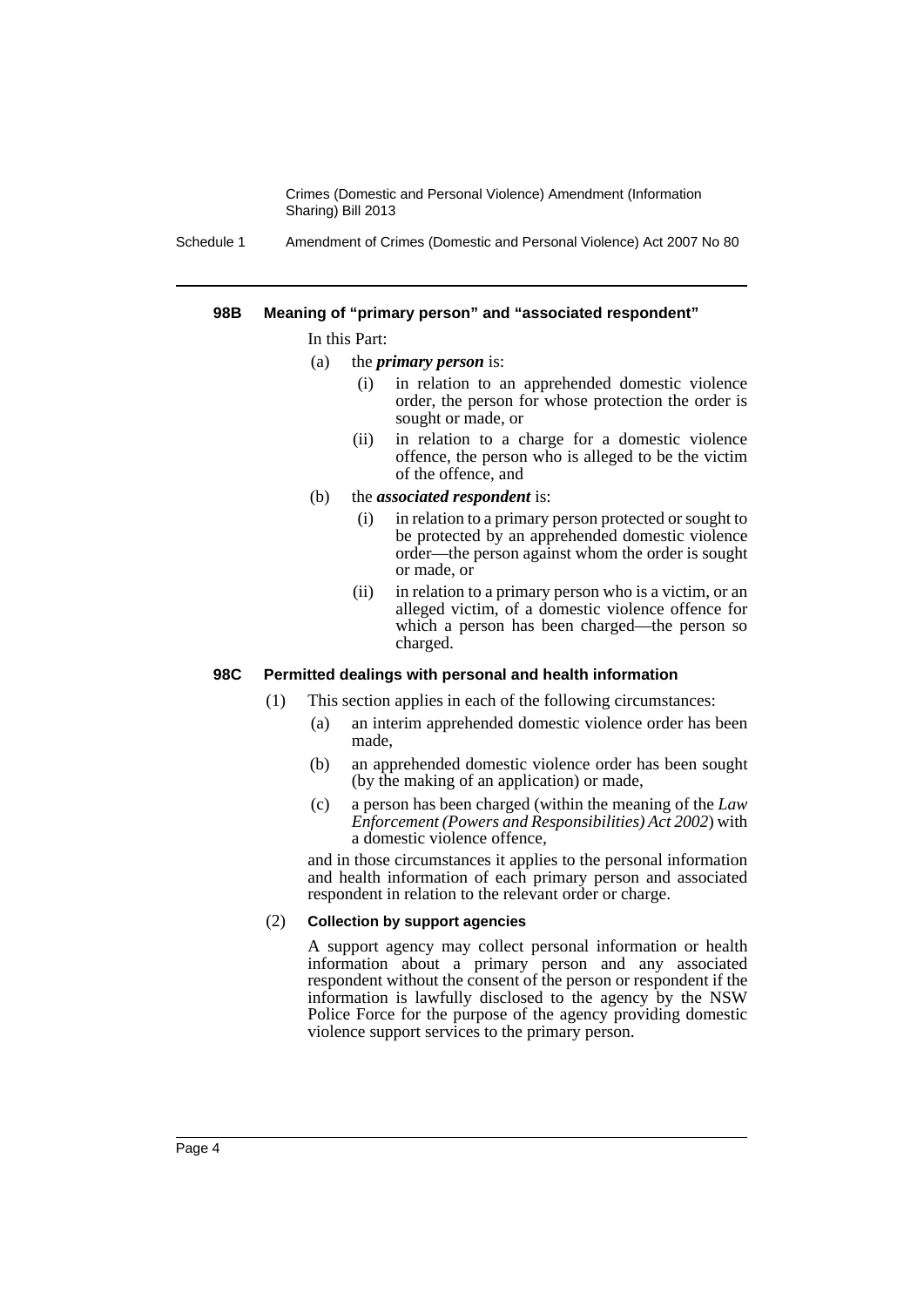Amendment of Crimes (Domestic and Personal Violence) Act 2007 No 80 Schedule 1

- (3) A support agency may also collect personal information or health information about a primary person and any associated respondent without the consent of the respondent if the information is disclosed to the agency:
	- (a) by the primary person, or
	- (b) by another support agency in accordance with this section, or
	- (c) by a non-government support service with the consent of the primary person.

#### (4) **No access to information by associated respondent**

A support agency is not required to take any steps to make an associated respondent aware of any matter about any information collected under this section and it is not required to provide the associated respondent with any access to the information.

#### (5) **Use of information by support agencies**

A support agency may use information collected under this section to contact the primary person and to seek the person's consent for use and disclosure of the information and may, with the consent of the person and without the consent of the associated respondent, use the information to provide domestic violence support services to the person.

#### (6) **Disclosure by support agencies**

A support agency may disclose information collected under this section to another support agency, or to a non-government support service, for the purposes of that other agency or service providing domestic violence support services to the primary person, but only if:

- (a) the primary person consents to the disclosure (no consent is required from the associated respondent), and
- (b) the primary person has been referred to a support agency or non-government support service by the NSW Police Force in relation to at least one order or charge to which the information relates, and
- (c) it is reasonably necessary to disclose the information to the other agency or service for the provision of those services.
- (7) Subsections (2)–(6) have effect despite any provision of the *Privacy and Personal Information Protection Act 1998* or the *Health Records and Information Privacy Act 2002*.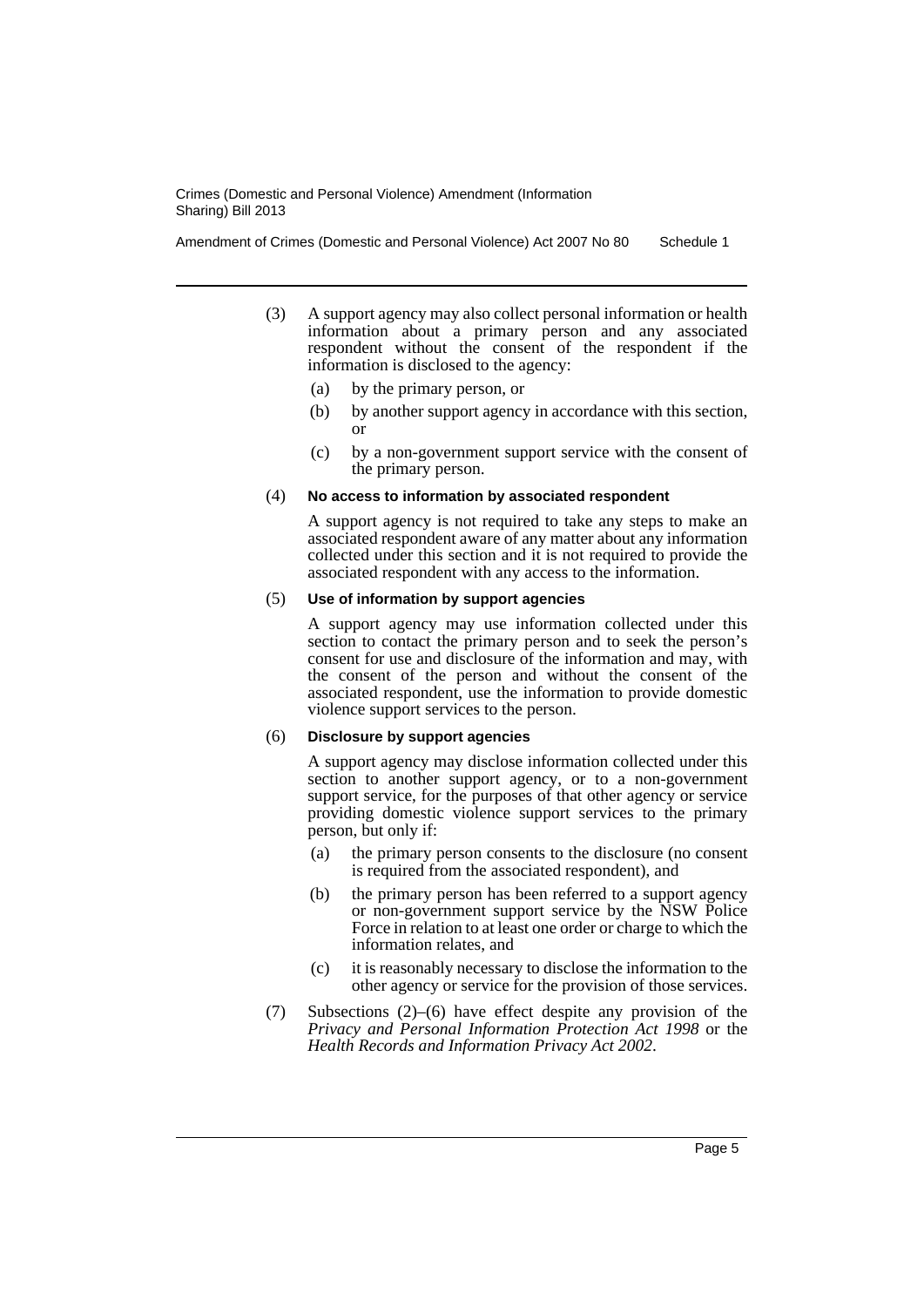- Schedule 1 Amendment of Crimes (Domestic and Personal Violence) Act 2007 No 80
	- (8) An agency must comply with any protocols made by the Minister under section 98E if the agency collects, uses or discloses information under this section.
	- (9) Nothing in this section restricts or prevents the disclosure of information under any other Act or law, including under the *Government Information (Public Access) Act 2009*.

#### **98D Dealings if serious threat to life, health or safety**

Despite the *Privacy and Personal Information Protection Act* an agency may collect, use or disclose personal information or health information about a person without the consent of the person if:

- (a) the agency believes on reasonable grounds that the collection, use or disclosure of the information is necessary to prevent or lessen a serious threat to the life, health or safety of the person or of another person, and
- (b) the threat relates to the commission or possible commission of a domestic violence offence, and
- (c) it is unreasonable or impractical to obtain the consent of the person to whom the information relates.

#### **98E Domestic violence information management protocols**

- (1) The Minister may, by order, make protocols dealing with any matter relating to the collection, use or disclosure by an agency of personal information or health information about a primary person or an associated respondent, including the following:
	- (a) procedures for seeking consent from a primary person,
	- (b) procedures for sharing information between agencies and between agencies and non-government support services,
	- (c) complaint handling procedures,
	- (d) compliance audits.
- (2) The protocols may contain recommended privacy standards for non-government support services and may prohibit the disclosure of information under section 98C (6) to services that do not adopt those standards.
- (3) The Minister is to seek the advice of the Privacy Commissioner when making protocols.